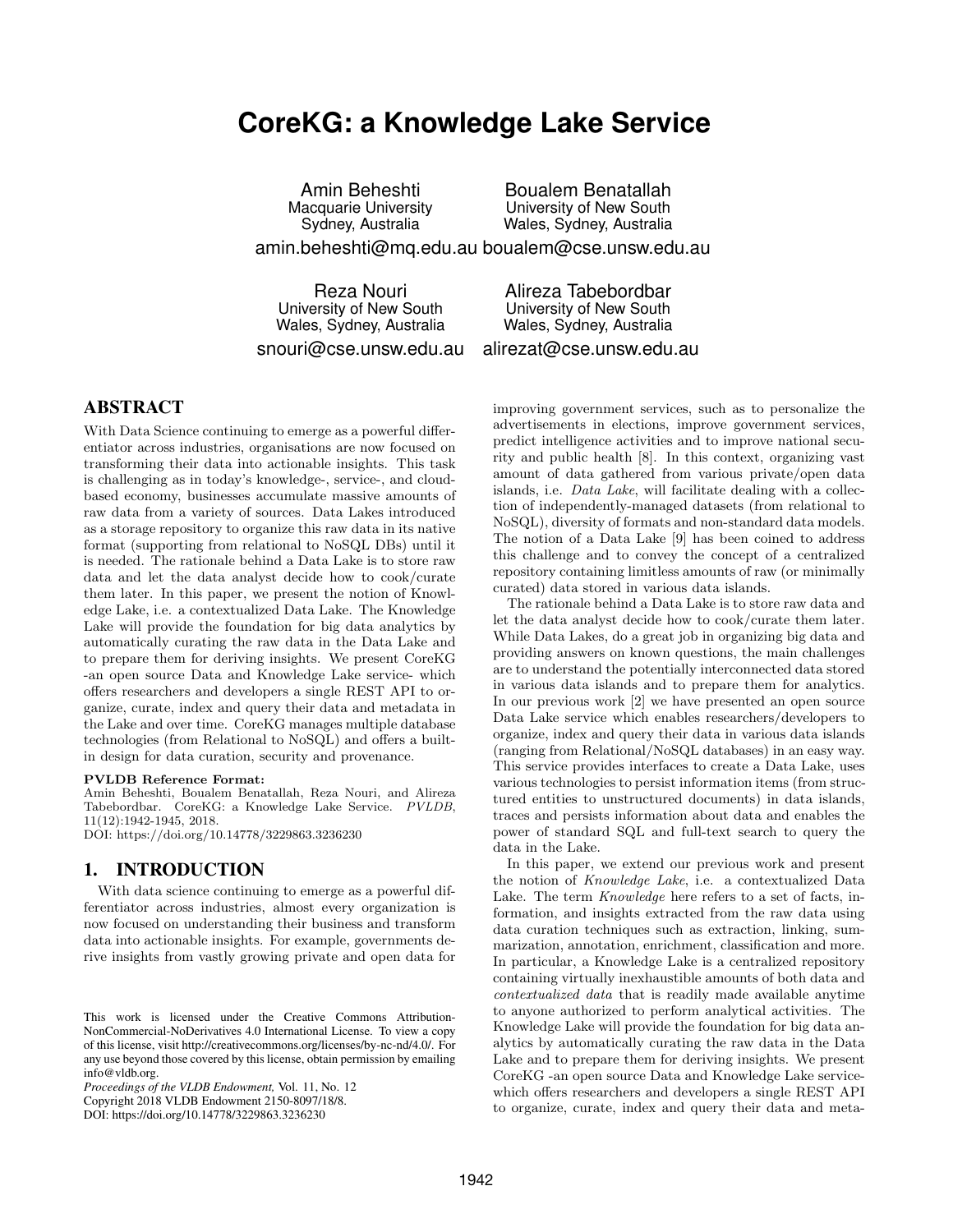

Figure 1: CoreKG Architecture.

data over time. CoreKG manages multiple database technologies and offers a built-in design to support:

- Automatic Data Curation: For the raw information items stored in the Lake, we provide services to automatically: (a) Extract features such as keyword, part of speech, and named entities such as Persons, Locations, Organizations, Companies, Products, and more; (b) Enrich the extracted features by providing synonyms and stems leveraging lexical knowledge bases for the English language such as Word-Net; (c) Link the extracted enriched features to external knowledge bases (such as Google Knowledge  $Graph<sup>1</sup>$  and Wikidata<sup>2</sup>) as well as the contextualized data islands; and (d) Annotate the items in a data island by information about the similarity among the extracted information items, classifying and categorizing items into various types, forms or any other distinct class.

- Security and Access Control: to provide a database security protection mechanism including authentication, access control and data encryption for both data and the contextualized data.

- Tracing and Provenance [6]: to collect and aggregate tracing metadata (including descriptive, administrative and temporal metadata and build a provenance graph) for both data and the contextualized data.

The CoreKG API is available as an open source project on GitHub<sup>3</sup>. The rest of the paper is organized as follows. Section 2 presents an overview of the CoreKG. In Section 3 we describe our demonstration scenario.

#### 2. SYSTEM OVERVIEW

CoreKG is an open source complete Data and Knowledge Lake Service. At the Data Lake layer (our previous work [2]), CoreKG powers multiple relational and NoSQL database-as-a-service for developing data-driven Web applications. This will enable analysts to create islands of data (relational and/or NoSQL datasets) within the Data Lake, CRUD (Create, Read, Update and Delete) entities in those datasets, and apply federated search on top of various islands of data. It also provides a built-in design to enable top database security threats (Authentication, Access Control and Data Encryption) along with Tracing and Provenance support.

On top of the Data Lake layer, in this paper, we present services to automatically curate the raw data in the Data Lake and prepare them for analytics. These services include extraction, summarization, enrichment, linking and classification. We present the notion of Knowledge Lake, a centralized repository containing virtually inexhaustible amounts of both raw data and contextualized data: the goal is to provide the foundation for big data analytics by automatically curating the raw data in data islands and to cook/curated data for deriving insights from the vastly growing amounts of local, external and open data.

We present CoreKG - an open source Knowledge Lake service - which offers researchers and developers a single REST API to organize, curate, index and query their data and metadata over time. Figure 1 illustrates the architecture and the main components of the CoreKG.

# 2.1 Data Lake Services

CoreKG offers a single REST API to construct a Data Lake which may contain a collection of data islands, i.e. datasets of type relational and/or NoSQL database. To create a relational database, a database connection configuration operation has been provided to enable access to many of relational databases such as MySQL, PostgreSQL and Oracle. CoreKG leverages appropriate NoSQL database such as MongoDB and HBase to organize key-value, document and graph stores requirements. CoreKG persists the entities (structured and unstructured) in a JSON format, an easy-to-parse structure, for its growing adoption in the Web data applications. Considering the self-describing nature of JSON documents, in CoreKG we extend JSON with the option of defining a schema for all or part of the data.

CoreKG has a built-in design to enable top database security protection mechanism (to supports Identification and Authentication requirements, System Privilege and Object Access Control and Data Encryption) along with a built-

<sup>1</sup> https://developers.google.com/knowledge-graph/

<sup>2</sup> https://www.wikidata.org/

<sup>3</sup> https://github.com/unsw-cse-soc/CoreKG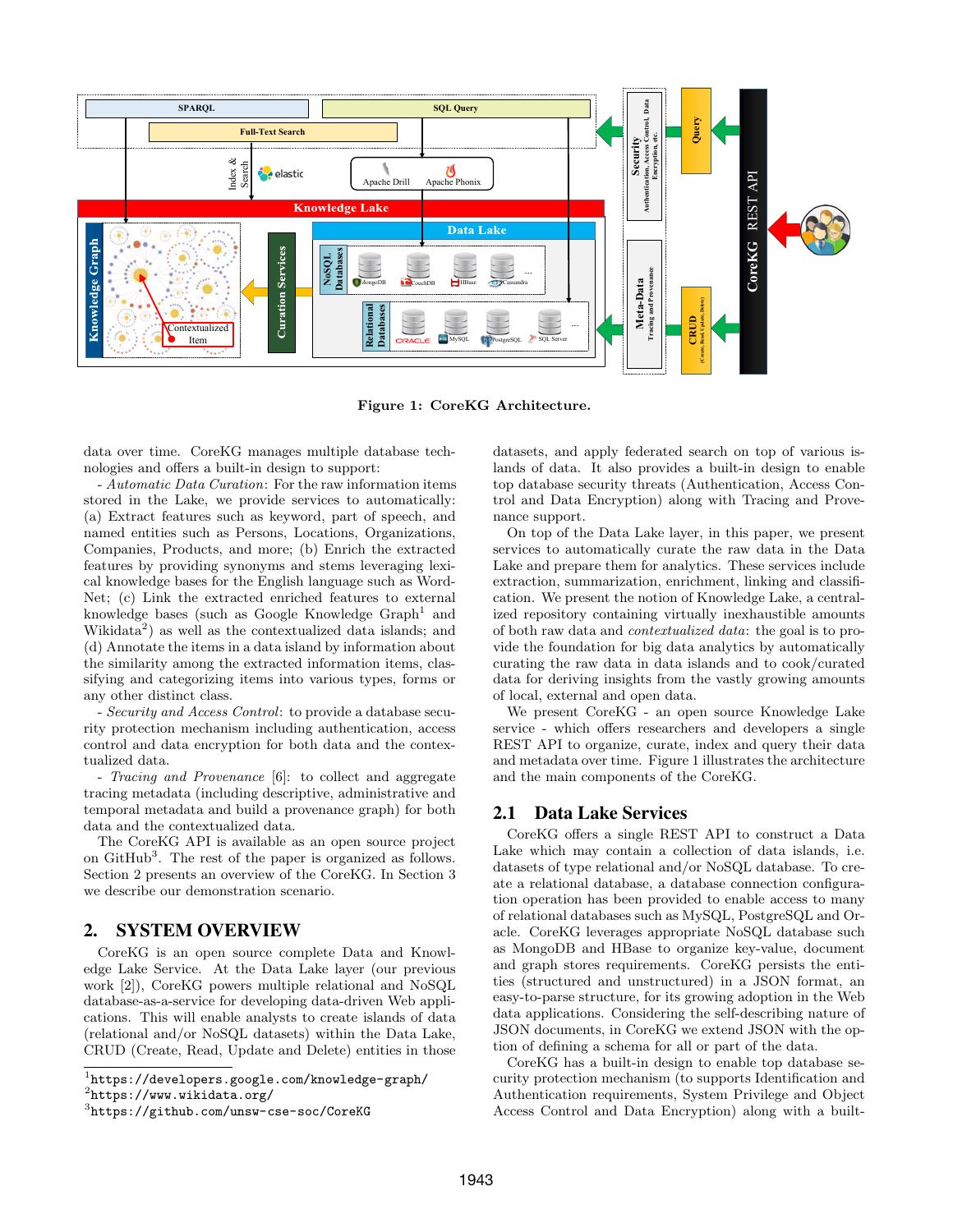| <b>CRUD and Query Entities</b> | Create an Entity:<br>curl -H "Content-Type: application/json" -H "Authorization: Bearer ACCESS TOKEN" -X POST -<br>d '{"Param1":"Value1", "Param2": "Value2", }' http://CoreKG/api/entity/<br>{Database NAME}/{Dataset NAME}/{Entity TYPE}                  |
|--------------------------------|-------------------------------------------------------------------------------------------------------------------------------------------------------------------------------------------------------------------------------------------------------------|
|                                | <b>Read an Entity:</b><br>curl -H "Content-Type: application/json" -H "Authorization: Bearer ACCESS TOKEN" -X GET<br>http://CoreKG/api/entity/{Database NAME}/{Dataset NAME}/{Entity TYPE}/{id}                                                             |
|                                | <b>Update an Entity:</b><br>curl -H "Content-Type: application/json" -H "Authorization: Bearer ACCESS TOKEN" -X PUT -d<br>'{"Param1":"Value1", "Param2": "Value2"}' http://CoreKG/api/entity/<br>{Database NAME}/{Dataset NAME}/{Entity TYPE}/{id}          |
|                                | Delete an Entity:<br>curl -H "Content-Type: application/json" -H "Authorization: Bearer ACCESS TOKEN" -X DELETE<br>http://CoreKG/api/entity/{Database NAME}/{Dataset NAME}/{Entity TYPE}/{id}                                                               |
| Query                          | Query (SQL and Fulltext-Search):<br>curl-H "Content-Type: application/json" -H "Authorization:<br>Bearer ACCESS TOKEN" - X GET http://corekgapi/entity/<br>{Database NAME}/{Dataset NAME}/{Entity TYPE}?query={query}                                       |
| Security and Provenance        | Create a User:<br>curl -H "Content-Type: application/json" -X POST -d '{"userName":<br>"USER NAME", "password": "PASSWORD", "role":"ROLE", "clientName": "DataLake NAME",<br>"clientSecret": "DataLake SECRET"}' http://CoreKG/api/account                  |
|                                | <b>GET Access Token:</b><br>curl -H "Content-Type: application/json" -X POST -d '{"userName": "USERNAME", "password":<br>"PASSWORD", "grant_type": "PASSWORD", "clientName":"YOUR_CLIENT",<br>"clientSecret":"YOUR CLIENT SECRET"}' http://CoreKG/api/oauth |
|                                | GET Provenance Graph for an Entity:<br>curl -H "Content-Type: application/json" -H "Authorization:Bearer ACCESS TOKEN" -X GET<br>http://dataapi/api/entity/trace/{Database NAME}/{Dataset NAME}/{Entity TYPE}/{id}                                          |

Figure 2: Data Lake Services.

in design to collect and aggregate tracing metadata including descriptive, administrative and temporal metadata. We use the tracing metadata to build a provenance graph [6]: a directed acyclic attributed graph where the nodes are users/roles and entities and the relationships among them represents the activities such as created, read, updated, deleted or queried. The relationships will be tagged with metadata such as timestamp and location. Figure 2 illustrates statements how to use Data Lake service to CRUD (Create, Read, Update and Delete) and Query (SQL Queries and Fulltext-Search Queries) entities in the Data Lake as well as creating users (Access Level) and retrieving the provenance graph (automatically generated using the built-in components in the system) of an entity. Details about Data Lake services can be found in our previous work [2].

# 2.2 Curation Services

To transform the Data Lake into a Knowledge Lake (i.e. a contextualized Data Lake), we propose a framework for data curation feature engineering: this refers to characterizing variables that grasp and encode information from raw or curated data, thereby enabling to derive meaningful inferences from data. An example of a feature is 'mentions of a person in data items like Tweets, news articles and social media posts'. We propose that features will be implemented and available as uniformly accessible data curation Micro-Services: functions or pipelines implementing features. In particular, we will support a concrete set of features [7] organized in the following categories:

Extraction. The majority of the digital information produced globally presented in the form of web pages, text documents, news articles, emails, and presentations expressed in natural language text [5]. Accordingly, it is important to extract features such as keyword, part of speech, and named entities such as Persons, Locations, Organizations, Companies, Products and more; from the raw data stored in the Lake. To achieve this goal, we provide services to automatcally extract such features from raw data and turn them into curate data.

Enrichment. We provide services to enrich the extracted features by providing synonyms (a word or phrase that means exactly or nearly the same as another word or phrase in the same language) and stems (a form to which affixes can be attached) leveraging lexical knowledge bases for the English language such as WordNet. For example, considering the keyword 'health', using the Stem service, it is possible to dentify derived forms such as healthy, healthier, healthiest, healthful, healthfully, healthfulness, etc. Also an example of synonyms is the words begin, start, and commence.

Linking. We provide services to link the extracted enriched features (e.g. named entities, keywords, synonyms, and stems) to external knowledge bases (such as Google Knowledge Graph and Wikidata) and the contextualized data islands. For example, if we extract a named entity of type person 'Greg Hunt' from the text of a Tweet and automatically link it to an existing entity in Wikidata 'Australian Minister for Health<sup>'4</sup>, then we would be able to understand that the Tweet may be related to 'Australia' and 'Health'. This will provide more insight about the information items stored in the Lake.

Annotation. We provide services to Annotate the items in a data island using information about the similarity among the extracted information items, classifying and categorizing items into various types, forms or any other distinct class.

The following statements illustrate how to call the CoreKG service to get the contextualized entity in JSON format.

| curl -H "Content-Type: application/json" -H "Authorization:  |
|--------------------------------------------------------------|
| Bearer ACCESS_TOKEN" -X GET http://CoreKG/api/CuratedEntity/ |
| {Database_NAME}/{Dataset_NAME}/{Entity_TYPE}/{id}            |

It should be highlighted that information items (stored in the Data Lake) could be structured or unstructured. Structured items are instances of typed entities and associated with a schema (consists of a set of attributes). Unstructured items, are also described by a set of attributes but may not conform to a schema. Details about curation services can be found in our previous work [7].

# 2.3 Index and Query

We provide a single service which enables the analyst querying the raw data (in the Data Lake) as well as the contextalized items in the Knowledge Lake using Full-text Search, SQL and SPARQL.

Full-text Search. CoreKG exposes the power of Elasticsearch without the operational burden of managing it by developers and supports querying both raw data and the meta-data generated during the curation process. When the user enables indexing while creating a dataset in the Lake, the entities as well as the features will be automatically indexed for powerful Lucene queries.

SQL. CoreKG enables the power of standard SQL with full ACID transaction capabilities for querying data held in relational/NoSQL databases. In particular, using a simple REST API, it is possible to send a SQL query to be applied to the datasets created in the Data Lake. To achieve this, in CoreKG, we leverage Apache Phoenix (phoenix.apache.org/)

 $^4$ https://en.wikipedia.org/wiki/Greg\_Hunt